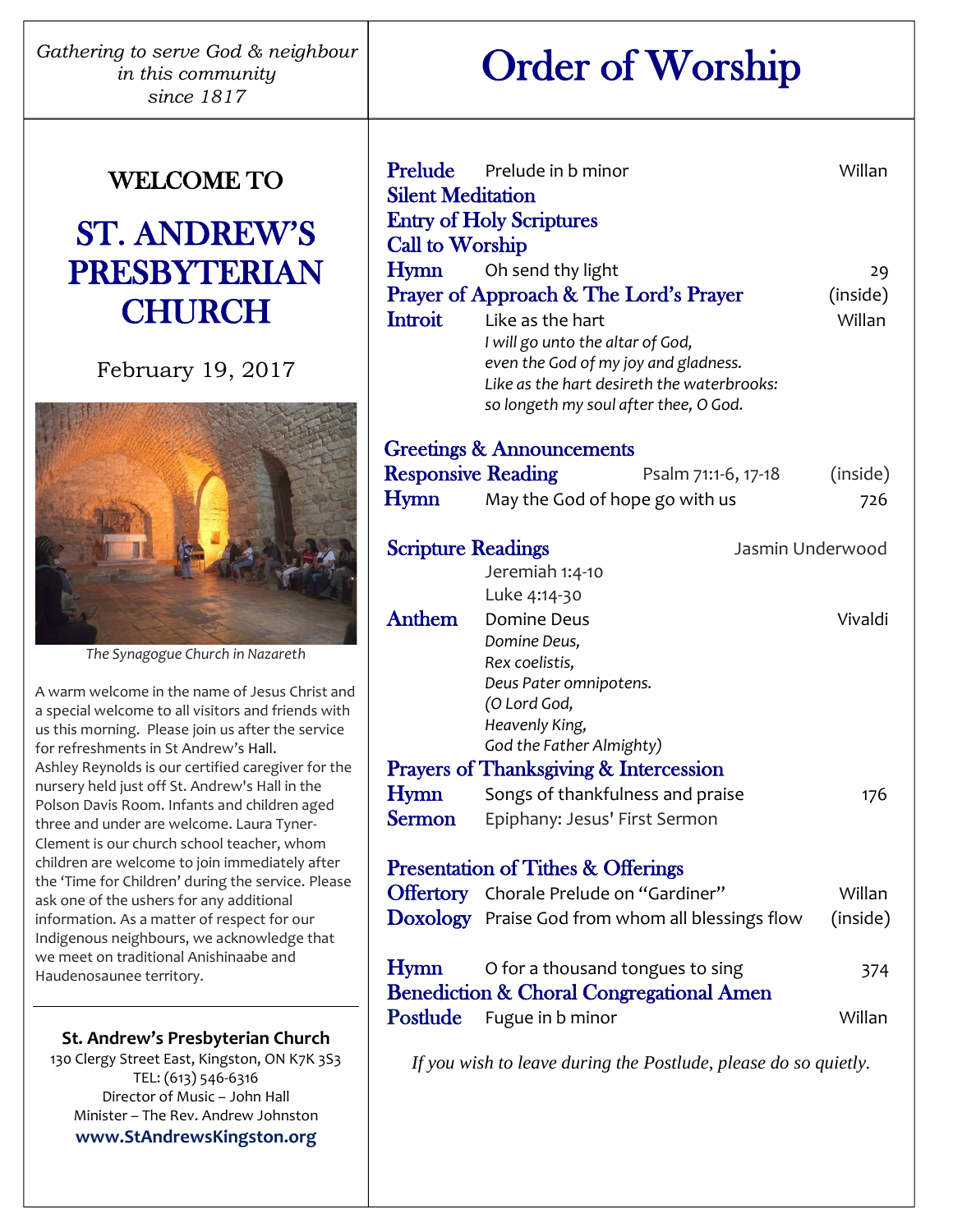# *The Lord's Prayer*

Our Father who art in heaven, hallowed be thy name. Thy kingdom come, thy will be done, on earth, as it is in heaven. Give us this day our daily bread, and forgive us our debts, as we forgive our debtors. And lead us not into temptation, but deliver us from evil. For thine is the kingdom, the power, and the glory, forever. Amen.

# *Ushers*

|             | This morning – Elaine Coderre, Pat Coderre, |
|-------------|---------------------------------------------|
|             | Bill Hackett, Kim Hackett                   |
| February 26 | - Joan Barr-Knox, Ada Mallory,              |
|             | Shirley Aitken, Rhonda Aitken               |
|             |                                             |

# *Flowers*

The flowers this morning have been provided with love by Janet & Paul Payne, and family. The flowers are in celebration of Verna Reimer's "Incredible 95th Birthday."

# *Responsive Reading Psalm 71*

In you, O God, I take refuge; let me never be put to shame. In your righteousness deliver me and rescue me; incline your ear to me, and save me

> **Be to me a rock of refuge, a strong fortress to save me, for you are my rock and my fortress.**

Rescue me, O my God, from the hand of the wicked, from the grasp of the unjust and the cruel.

> **For you, O God, are my hope, my trust, O God, from my youth. Upon you I have learned from my birth; it was you who took me from my mother's womb**

#### **My praise is continually to you.**

O God, from my youth you have taught me, and I still proclaim your wondrous deeds.

> **So even to old age and grey hairs, O God, do not forsake me, until I proclaim your might to all the generations to come.**

# *Scripture Readings*

#### *Jeremiah 1:4-10*

Now the word of the LORD came to me saying, 'Before I formed you in the womb I knew you, and before you were born I consecrated you; I appointed you a prophet to the nations.' Then I said, 'Ah, Lord GOD! Truly I do not know how to speak, for I am only a boy.' But the LORD said to me, 'Do not say, "I am only a boy"; for you shall go to all to whom I send you, and you shall speak whatever I command you. Do not be afraid of them, for I am with you to deliver you, says the LORD.' Then the LORD put out his hand and touched my mouth; and the LORD said to me, 'Now I have put my words in your mouth. See, today I appoint you over nations and over kingdoms, to pluck up and to pull down, to destroy and to overthrow, to build and to plant.'

#### *Luke 4:14-30*

Then Jesus, filled with the power of the Spirit, returned to Galilee, and a report about him spread through all the surrounding country. He began to teach in their synagogues and was praised by everyone. When he came to Nazareth, where he had been brought up, he went to the synagogue on the sabbath day, as was his custom. He stood up to read, and the scroll of the prophet Isaiah was given to him. He unrolled the scroll and found the place where it was written: 'The Spirit of the Lord is upon me, because he has anointed me to bring good news to the poor. He has sent me to proclaim release to the captives and recovery of sight to the blind, to let the oppressed go free, to proclaim the year of the Lord's favour.' And he rolled up the scroll, gave it back to the attendant, and sat down. The eyes of all in the synagogue were fixed on him. Then he began to say to them, 'Today this scripture has been fulfilled in your hearing.' All spoke well of him and were amazed at the gracious words that came from his mouth. They said, 'Is not this Joseph's son?' He said to them, 'Doubtless you will quote to me this proverb, "Doctor, cure yourself!" And you will say, "Do here also in your home town the things that we have heard you did at Capernaum." ' And he said, 'Truly I tell you, no prophet is accepted in the prophet's home town. But the truth is, there were many widows in Israel in the time of Elijah, when the heaven was shut up for three years and six months, and there was a severe famine over all the land; yet Elijah was sent to none of them except to a widow at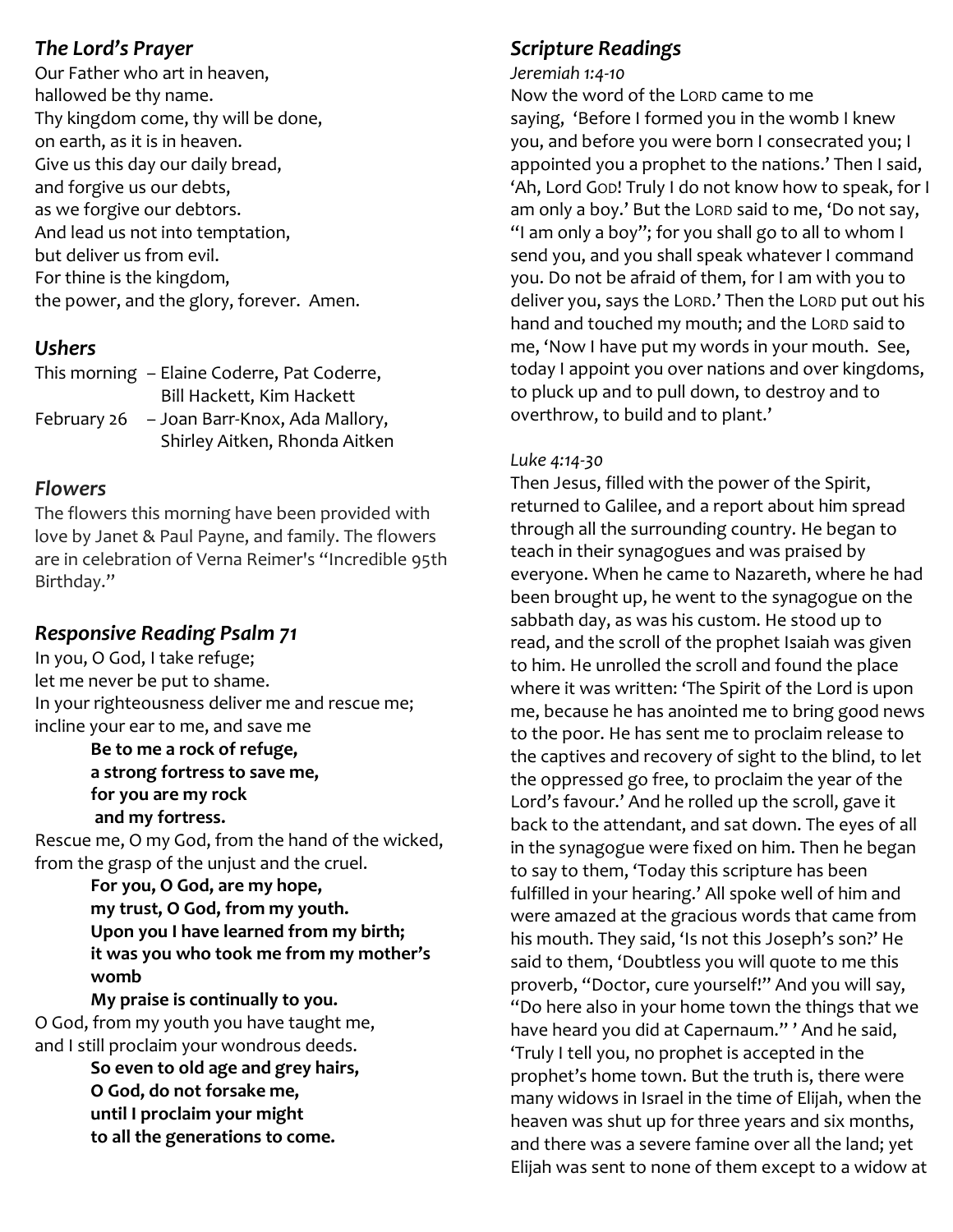Zarephath in Sidon. There were also many lepers in Israel in the time of the prophet Elisha, and none of them was cleansed except Naaman the Syrian.' When they heard this, all in the synagogue were filled with rage. They got up, drove him out of the town, and led him to the brow of the hill on which their town was built, so that they might hurl him off the cliff. But he passed through the midst of them and went on his way.

#### *Doxology*

Praise God, from whom all blessings flow; Praise God, all creatures here below; Praise God above, ye heavenly host; Praise Father, Son, and Holy Ghost. Amen.

## *Notes from the Director of Music*

Two recent additions to our choir are eager to present some solo works and so today Damien Macedo and Kristen English will use their vocal and keyboard talents to add to our service with music by Healey Willan and Antonio Vivaldi.

Healey Willan is often referred to as the "Dean of Canadian Composers". He was born in England in 1880 but most of his career was in Canada. In 1967, a year before his death, he was made a Companion of the Order of Canada. His compositions, relying on very traditional forms of writing, have enriched the services of many denominations. Willan composed several major organ works including the Prelude and Fugue in b minor and this will be heard as today's **Prelude** and **Postlude**. At St. Andrew's we have often used Introits from a set he was commissioned to write for St. George's Cathedral and to my mind, they remain some of the most successful of this genre. Today's **Introit** is one from this set. Willan's organ music is often played at recitals around the world. For the **Offertory**, Damien will play a Chorale Prelude based on the tune *Gardiner.* This is from a set of Chorale Preludes based on "well-known hymn tunes". As it turned out, when I researched this tune *Gardiner*, I could only find it in a few American hymn books. Then I realized that the tune was commonly found in almost every hymn book but with different names. The tune comes from a hymn book of 1815 by William Gardiner. Over time it acquired the names *Walton, Fulda, Beethoven, Germany* and even *Melchisedec*. It is often used with the words "Where cross the crowded ways of life" (see #760 in our Book of

Praise). William Gardiner was largely responsible for making Beethoven well-known in England and he claimed that this tune came from Beethoven although nothing has yet turned up to support this.

The great Venetian composer Antonio Vivaldi (1675-1743) composed at least two settings of the Gloria in Excelsis Deo, the words of which go back to the  $4<sup>th</sup>$  Century and relate to the angels' announcement of the birth of Christ. The work is in 12 sections, each one being an expression of a line of the Gloria. We are happy to have Kristen sing this inspiring work for us as our **Anthem**. Our thanks also to Christopher Hall who often fills in at the last moment as section lead, vocal soloist and today as violinist.

### *Today*

#### **Congregational Potluck**

After the service, a potluck lunch – contribute if you can, but your presence is the gift.

#### **Sunday Perspectives**

This evening at 7pm we watch a curmudgeon transformed by a new family next door. "A Man Called Ove" the rarest of creatures – a comedy from Sweden! Join others from Chalmers United and St. Mark's Lutheran at The Screening Room for the film and discussion.

# *This Week*

#### **Family Day**

The church will be closed Monday, February 20th in order that the staff can enjoy Family Day. All staff will be available on Tuesday, February 21st.

#### **Women's Missionary Society**

Monday February 20 at 1:30pm, gather at Strathcona Park Church. For all wishing to learn more about, and support, the mission of Christ through our Church and partners around the world. Contact Helen Ledford at 613-548-4360 for information.

#### **Pancake Supper**

Bev and Aime are offering to prepare the pancakes! Tuesday February 28, 6-6:45 p.m. Sign up to make sure there are lots. Freewill offering will help cover the costs. And you are welcome to stay for the first of the Winter Tuesday Evening studies, 7-8:30 p.m.